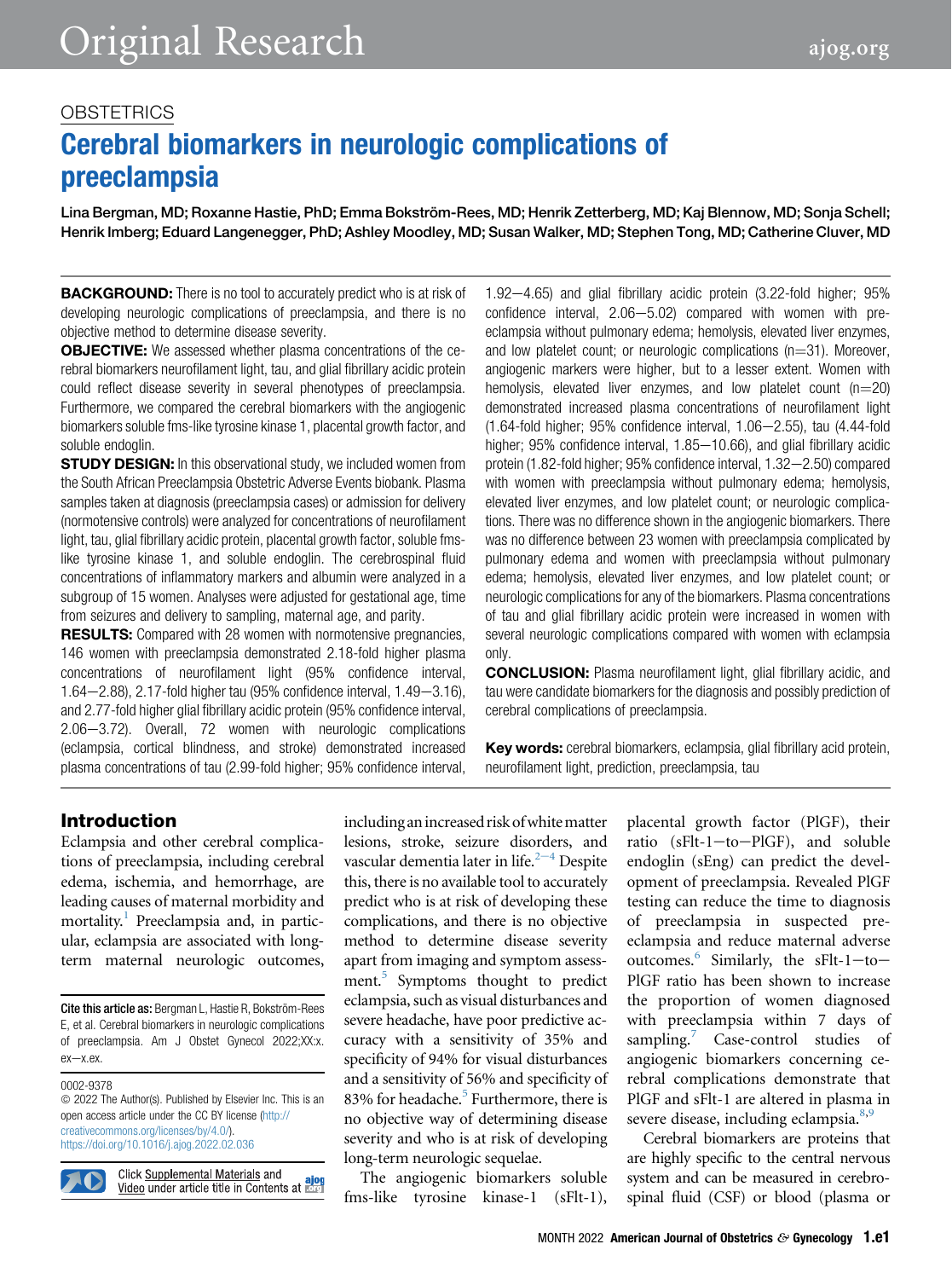#### AJOG at a Glance

#### Why was this study conducted?

Neurologic complications are important contributors to preeclampsia-associated maternal mortality and morbidity. Current diagnostic tools and predictors demonstrate poor sensitivity and specificity. Easily accessible blood biomarkers to identify women at high risk may be useful tools for the prediction of neurologic complications.

#### Key findings

Cerebral biomarkers have the potential to detect neurologic complications in preeclampsia.

#### What does this add to what is known?

Plasma concentrations of neurofilament light and tau are increased in preeclampsia but have never been evaluated in women who develop neurologic complications of preeclampsia. Plasma glial fibrillary acidic protein has not been evaluated in preeclampsia. These data contributed to the field by demonstrating the potential usefulness of these biomarkers in neurologic complications in preeclampsia.

serum). Circulating neurofilament light (NfL), tau, and glial fibrillary acidic protein (GFAP) are useful diagnostic and predictive biomarkers for several neurologic disorders, including Alzheimer disease and traumatic brain injury. $10-12$  NfL and tau increase when there is axonal injury, and GFAP increases when there is glial cell involvement. NfL and tau are increased in women before a diagnosis of preeclampsia and after, but their ability to diagnose or predict cerebral complications in preeclampsia has not been established. $13-17$ GFAP has not been studied in preeclampsia.

First, we assessed whether cerebral biomarkers NfL, GFAP, and tau are increased in maternal plasma in several subtypes of preeclampsia, particularly those with significant neurologic complications, such as eclampsia, stroke, or cortical blindness. Second, we assessed how cerebral biomarkers performed in comparison with the established preeclampsia biomarkers PlGF, sFlt-1, and sEng. Lastly, we correlated concentrations of circulating biomarkers to bloodbrain barrier disruption and neuroinflammatory markers in CSF.

#### Materials and Methods Study cohort

Women with singleton pregnancies recruited to the Preeclampsia Obstetric Adverse Events (PROVE) biobank at Tygerberg Hospital, Cape Town, South Africa, were included. $18$  Tygerberg Hospital is the largest referral hospital in the Western Cape Provence of South Africa and delivers more than 8000 high-risk pregnancies yearly and manages many women with compli-cations of preeclampsia.<sup>[18](#page-8-9)</sup> The exclusion criteria were women with known neurologic or cardiac disease. For normotensive women, additional exclusion criteria included chronic hypertension and diabetes mellitus. Preeclampsia was defined according to the recent American College of Obstetricians and Gynecologists (ACOG) Practice Bulletin, but significant proteinuria was also required to diagnose preeclampsia (protein-tocreatinine ratio of  $\geq$ 30 mg/mmol [0.3 mg/mg] or  $\geq 0.3$  g protein in a 24hour urine collection or urine dipstick of  $>1+$  in more than 1 occasion).<sup>[19](#page-9-0)</sup> Pulmonary edema was diagnosed when there was worsening dyspnea, fine bibasal inspiratory crackles on auscultation, and features of pulmonary edema on chest x-ray. Hemolysis, elevated liver enzymes, and low platelet count (HELLP syndrome) was defined as a platelet count of  $<$ 100  $\times$  109/L, aspartate aminotransferase of  $>70$  U/L, and hemolysis as

demonstrated by lactate dehydrogenase > 600 U/L or hemolysis on a peripheral blood smear. Eclampsia was diagnosed if generalized tonic-clonic seizures occurred in a woman diagnosed with preeclampsia in the absence of another etiology. Renal impairment was defined as a serum creatinine of  $>120$  umol/L, which is higher than the ACOG definition. Women were followed up from recruitment to discharge. Severe hypertension was defined as a systolic blood pressure of  $\geq$ 160 mm Hg and/or a diastolic blood pressure of  $\geq$ 110 mm Hg.

At inclusion, women with preeclampsia were divided into 4 groups. These groups were preeclampsia with neurologic complications, preeclampsia with HELLP syndrome, preeclampsia complicated by pulmonary edema, and preeclampsia without pulmonary edema, HELLP syndrome, or neurologic complications. All women could have severe hypertension. We used a hierarchical system where women with neurologic complications could also suffer from HELLP syndrome and pulmonary edema at inclusion, women with HELLP syndrome could suffer from pulmonary edema but no neurologic complication, and women with pulmonary edema could not have HELLP syndrome or neurologic complications. After inclusion, any later complications were recorded, but the women remained in their initial groups. If women with preeclampsia without pulmonary edema, HELLP syndrome, or neurologic complications subsequently developed any complications, they were excluded from the study. No pregnant woman with a normotensive pregnancy developed hypertension. We further subdivided preeclampsia with neurologic complications into eclampsia only (1 eclamptic seizure with no other neurologic symptom) or several neurologic complications (women who had multiple seizures, stroke, a Glasgow Coma Scale [GCS] of >13, or eclampsia together with other organ complications).

Baseline data were obtained by interview and extraction from medical records. All data were entered and stored in a Research Electronic Data Capture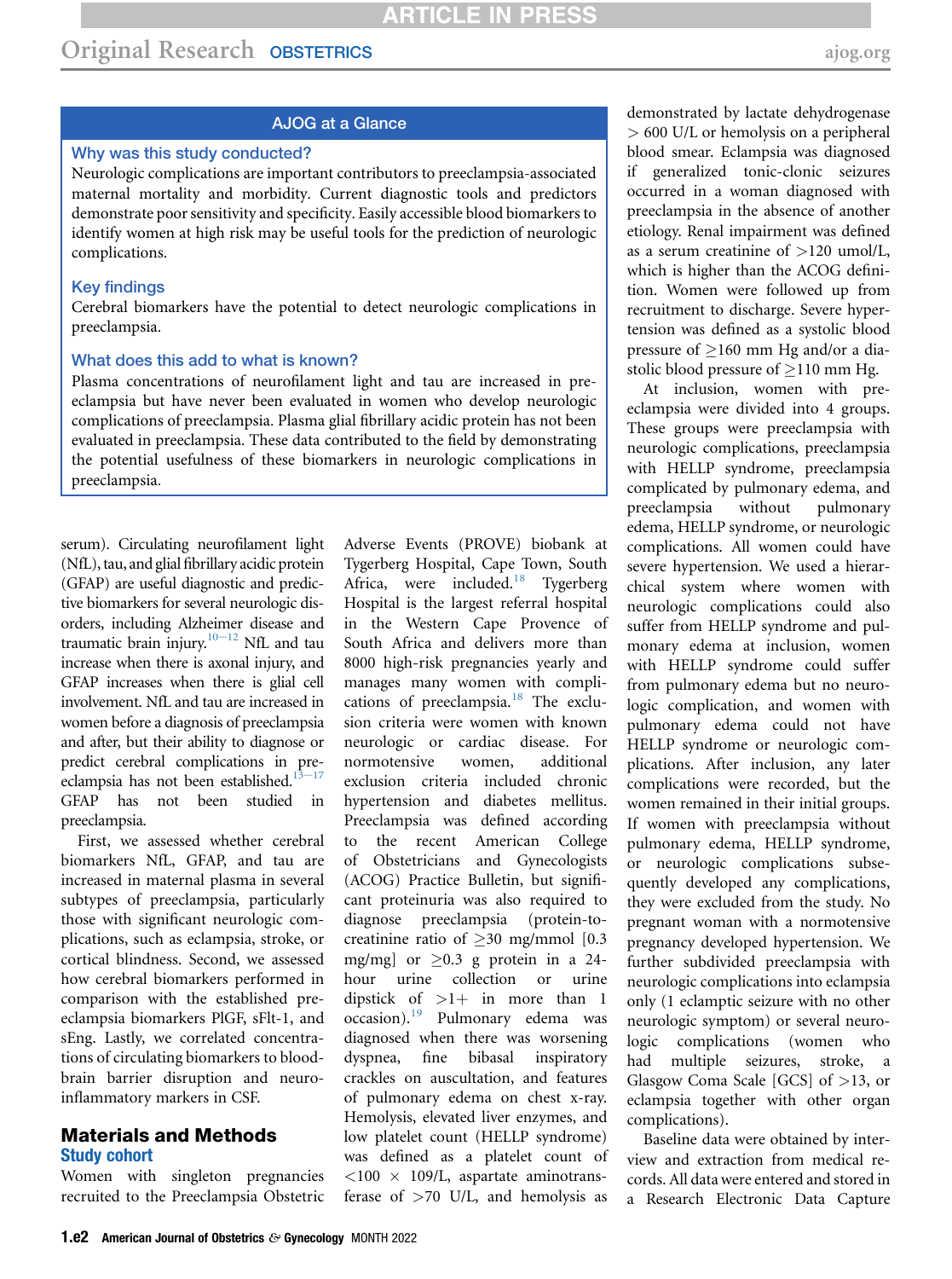## **ATICLE IN PRES**

## [ajog.org](http://www.AJOG.org) **OBSTETRICS** Original Research

<span id="page-2-0"></span>

 $database^{20}$  $database^{20}$  $database^{20}$  and double-checked for accuracy.

#### Sample collection

Plasma samples were collected in ethylenediaminetetraacetic acid tubes at inclusion after a diagnosis of preeclampsia or after admission for delivery (normotensive pregnancies). Women could be included before or shortly after delivery. CSF was collected in a subset at the time of spinal anesthesia at delivery. Samples were centrifuged, aliquoted, and frozen at  $-80^{\circ}$ C. Samples were shipped to Melbourne, Australia, for analysis of angiogenic biomarkers and to a neurochemistry laboratory in Gothenburg, Sweden, for analyses of cerebral biomarkers and neuroinflammatory markers.

#### Biomarker assays

Plasma concentrations of tau, NfL, and GFAP were measured using the singlemolecule array (Simoa) Neuro 4-Plex kit on an HD-X Analyzer, as described by the kit manufacturer (Quanterix, Billerica, MA).<sup>[21](#page-9-2)</sup> Calibrators were run in duplicates, whereas samples were run in singlicates with a 4-fold dilution. Of note, 2 quality control (QC) samples were run in duplicates at the beginning and end of each run. For GFAP, a QC sample with concentrations of 49.6 pg/ mL resulted in a repeatability of 11.9% and an intermediate precision of 11.9. Intra- and interassay coefficients of variation were 4.3% and 15%.

The concentrations of sFlt-1 and PlGF were measured with a commercial

electrochemiluminescence immunoassay platform (Roche Diagnostics, Basel, Switzerland). sEng was measured using Endoglin CD/105 DuoSet enzymelinked immunosorbent assay kits (R&D Systems, Minneapolis, MN) according to the manufacturer's instructions. The samples were run in singlicates, with a 200-fold dilution, and 2 QC samples were run with each plate.

CSF and plasma albumin concentrations were measured by immunonephelometry on a Beckman IMMAGE Immunohistochemistry System (Beckman Instruments, Beckman Coulter Inc, Brea, CA). The CSF-to-plasma albumin ratio was calculated as CSF albumin (mg/L)/serum albumin (g/L) and was used as a measure of the blood-brain barrier integrity.<sup>22</sup> CSF concentrations of interleukin (IL)-1 $\beta$ , IL-6, IL-8, and tumor necrosis factor  $\alpha$  (TNF- $\alpha$ ) were measured using the Meso Scale Discovery 4-Plex Proinflammatory Panel II according to instructions from the manufacturer (Meso Scale Discovery, Rockville, MD) and have been published previously[.23](#page-9-4) Laboratory technicians were blinded to the groups.

#### Statistical methods

Demographic and clinical characteristics were presented as mean (standard deviation), median (interquartile range [IQR]), or number (percentage).

Biomarkers were presented as median (IQR) and compared among groups as fold changes with 95% confidence intervals. Unadjusted analyses were performed using the Welch analysis of variance on log-transformed outcomes, and adjusted analyses were performed using the Welch analysis of covariance on log-transformed outcomes, adjusting for age, parity, gestational age (GA) at blood sampling, and time from eclampsia to plasma sample collection. Angiogenic biomarkers were further adjusted for time from delivery to plasma sample. Furthermore, we performed a separate analysis of angiogenic biomarkers on the subgroup of women with blood samples obtained before delivery.

In statistical evaluations with <6 observations per group, analyses were performed using nonparametric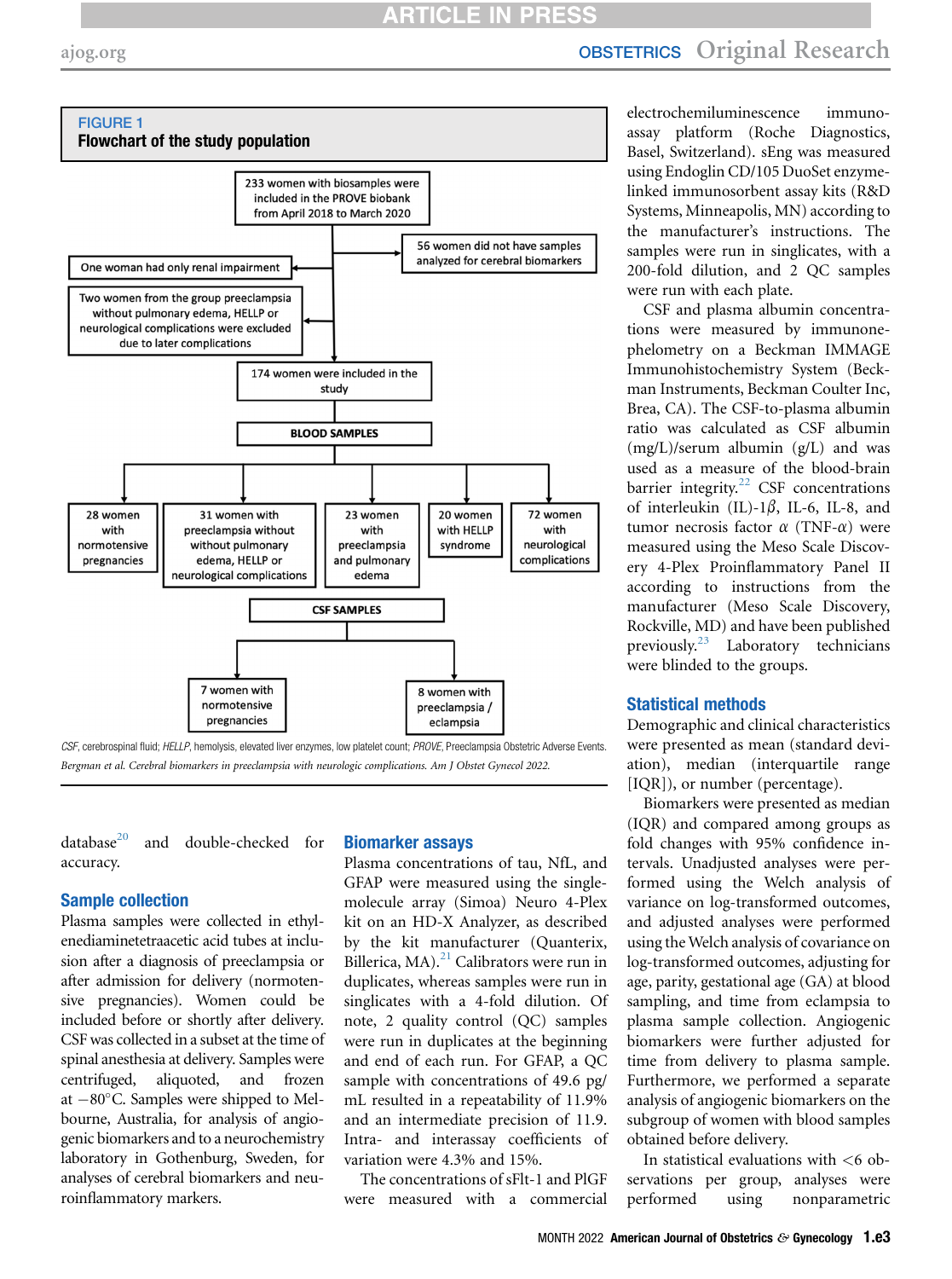## **ARTICLE IN PRESS**

## Original Research OBSTETRICS [ajog.org](http://www.AJOG.org)

#### <span id="page-3-0"></span>TABLE 1 Background characteristics by subtype of preeclampsia

| Characteristic                          | Preeclampsia <sup>a</sup>                                                                                   | Pulmonary edema                         | <b>HELLP</b>                             | Neurology                                |
|-----------------------------------------|-------------------------------------------------------------------------------------------------------------|-----------------------------------------|------------------------------------------|------------------------------------------|
| n                                       | 31                                                                                                          | 23                                      | 20                                       | 72                                       |
| At baseline                             |                                                                                                             |                                         |                                          |                                          |
| Maternal age (y)                        | 24.9 (5.2)                                                                                                  | 30.4(8.0)                               | 28.6 (7.4)                               | 22.8(6.2)                                |
| <b>Nulliparous</b>                      | 17 (55)                                                                                                     | 11 (48)                                 | 7(35)                                    | 50 (69)                                  |
| <b>HIV</b>                              | 5(16)                                                                                                       | 5(22)                                   | 4(20)                                    | 7(10)                                    |
| Smoking                                 | 2(7)                                                                                                        | 1(4)                                    | 2(11)                                    | 12(17)                                   |
| Alcohol use                             | 1(3)                                                                                                        | 0(0)                                    | 1(5)                                     | 7(10)                                    |
| Methamphetamine use                     | 0(0)                                                                                                        | 0(0)                                    | 1(5)                                     | 2(3)                                     |
| Diabetes mellitus                       |                                                                                                             |                                         |                                          |                                          |
| Pregestational                          | 1(3)                                                                                                        | 0(0)                                    | 0(0)                                     | 0(0)                                     |
| Pregnancy induced                       | 0(0)                                                                                                        | 1(5)                                    | 0(0)                                     | 1(1)                                     |
| Chronic hypertension                    | 6(19)                                                                                                       | 1(5)                                    | 3(15)                                    | 6(9)                                     |
| BMI ( $\text{kg/m}^2$ )                 | 27.9(7.8)                                                                                                   | 32.7(8.7)                               | 31.2(5.7)                                | 25.7(5.0)                                |
| <b>Missing</b>                          | 3(10)                                                                                                       | 3(13)                                   | 6(30)                                    | 14 (19)                                  |
| After inclusion                         |                                                                                                             |                                         |                                          |                                          |
| GA at delivery (wk)                     | 33.5(4.2)                                                                                                   | 31.6(4.5)                               | 30.3(5.4)                                | 33.4(4.4)                                |
| Sample taken before<br>delivery         | 11 (36)                                                                                                     | 3(13)                                   | 5(25)                                    | 33 (46)                                  |
| Sampling in relation to<br>delivery (d) |                                                                                                             |                                         |                                          |                                          |
| Antepartum samples                      | $-0.5(0.7)$                                                                                                 | $-0.7(0.6)$                             | $-0.2(0.4)$                              | $-0.2(0.6)$                              |
| Postpartum samples                      | 2.3(1.8)                                                                                                    | 1.7(1.2)                                | 2.1(1.3)                                 | 2.8(5.3)                                 |
| Mode of delivery                        |                                                                                                             |                                         |                                          |                                          |
| Vaginal delivery                        | 8(26)                                                                                                       | 6(26)                                   | 7(35)                                    | 23 (32)                                  |
| Elective CD                             | 1(3)                                                                                                        | 0(0)                                    | 0(0)                                     | 1(1)                                     |
| <b>Emergency CD</b>                     | 22(71)                                                                                                      | 17(74)                                  | 13 (65)                                  | 48 (67)                                  |
| Live-born infant                        | 26 (84)                                                                                                     | 19 (83)                                 | 13(65)                                   | 60 (83)                                  |
| Birthweight (g)                         | 2014.1 (947.9)                                                                                              | 1747.8 (997.3)                          | 1366.3 (689.3)                           | 2090.3 (901.5)                           |
| Angiogenic biomarkers                   |                                                                                                             |                                         |                                          |                                          |
| PIGF (pg/mL)                            | $17.5(9.7 - 44.4)$                                                                                          | $18.6(10.6 - 50.2)$                     | $9.5(7.4 - 28.5)$                        | $18.0(10.6 - 28.7)$                      |
| sFlt-1 (pg/mL)                          | 4617.0 (981.0 - 8099.0)                                                                                     | 1929.0 (840.8-4297.0)                   | 4663.5 (1170.5-12779.0)                  | 4415.5 (2090.8-11197.8)                  |
| sFIt-1-to-PIGF ratio                    | 117.5 (60.7-328.2)                                                                                          | $70.2(46.1 - 119.6)$                    | $162.6(58.5 - 1636.0)$                   | 171.0 (100.3-561.0)                      |
| sEng (pg/mL)                            | 183,516.3<br>$(130, 565.2 - 236, 011.3)$                                                                    | 152,344.6<br>$(121, 787.1 - 31, 273.7)$ | 287,394.2<br>$(168, 641.7 - 376, 916.7)$ | 228,487.8<br>$(146, 314.4 - 301, 254.5)$ |
| <b>Maternal complications</b>           |                                                                                                             |                                         |                                          |                                          |
| Maternal death                          | 0(0)                                                                                                        | 0(0)                                    | 0(0)                                     | 2(3)                                     |
| ICU admission                           | 0(0)                                                                                                        | 1(4)                                    | 2(10)                                    | 9(13)                                    |
| <b>OCCU</b> admission                   | 3(10)                                                                                                       | 22 (96)                                 | 13 (65)                                  | 52 (72)                                  |
| Eclampsia                               | 0(0)                                                                                                        | 0(0)                                    | 0(0)                                     | 68 (94)                                  |
| Recurrent eclampsia                     | 0(0)                                                                                                        | 0(0)                                    | 0(0)                                     | 23 (32)                                  |
| Strokeb                                 | 0(0)                                                                                                        | 0(0)                                    | 0(0)                                     | 3(4)                                     |
|                                         | Bergman et al. Cerebral biomarkers in preeclampsia with neurologic complications. Am J Obstet Gynecol 2022. |                                         |                                          | (continued)                              |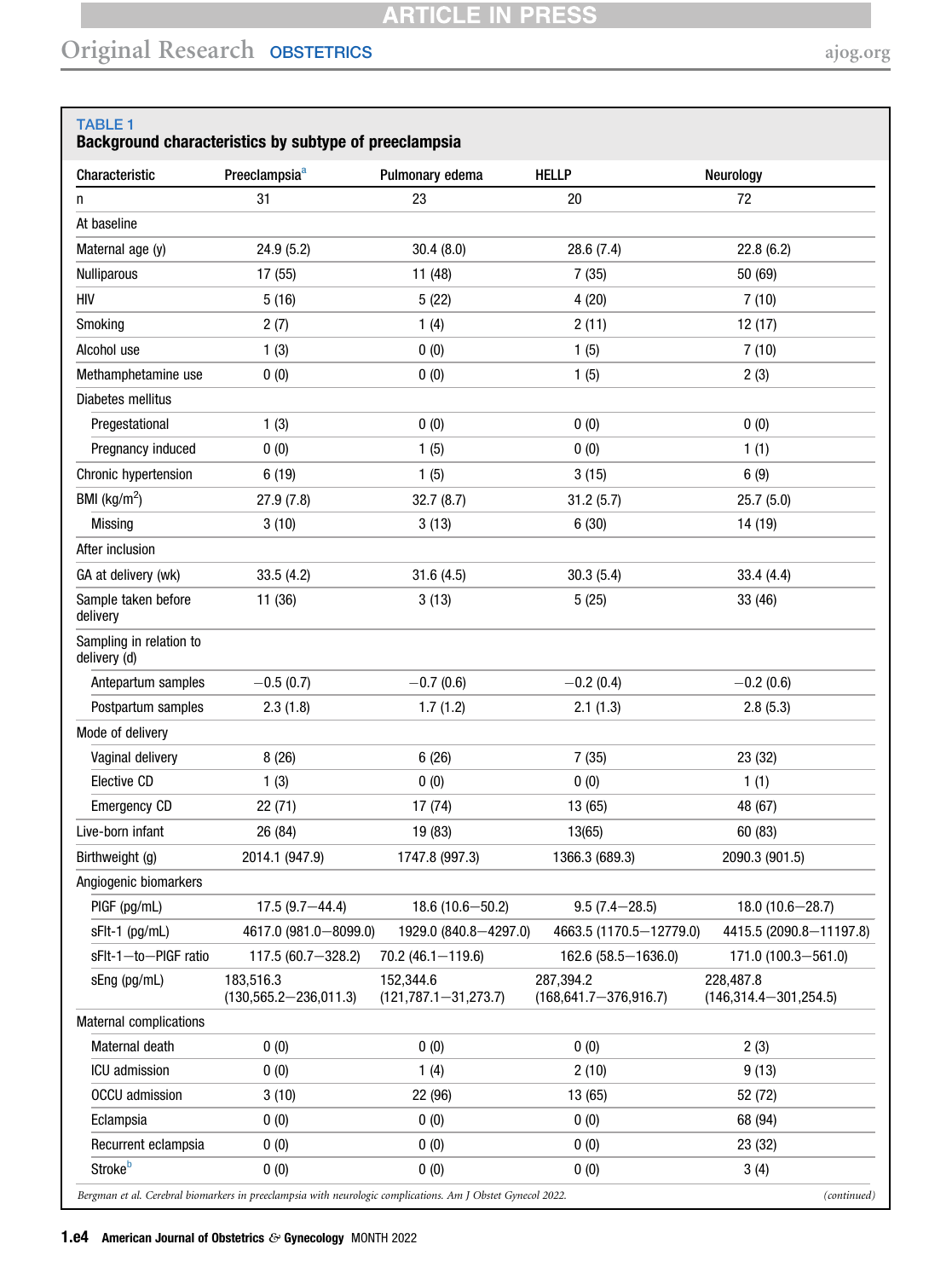| <b>TABLE 1</b>            |                           | Background characteristics by subtype of preeclampsia (continued) |              |           |
|---------------------------|---------------------------|-------------------------------------------------------------------|--------------|-----------|
| Characteristic            | Preeclampsia <sup>a</sup> | Pulmonary edema                                                   | <b>HELLP</b> | Neurology |
| GCS<13                    | 0(0)                      | 0(0)                                                              | 0(0)         | 17 (24)   |
| <b>Cortical blindness</b> | 0(0)                      | 1(4)                                                              | 0(0)         | 4(6)      |
| Pulmonary edema           | 0(0)                      | 23 (100)                                                          | 6(30)        | 2(3)      |
| Inotropic support         | 0(0)                      | 0(0)                                                              | 1(6)         | 1(1)      |
| Renal impairment          | 0(0)                      | 3(13)                                                             | 9(45)        | 14 (19)   |
| <b>Dialysis</b>           | 0(0)                      | 1(4)                                                              | 1(6)         | 0(0)      |
| <b>HELLP</b> syndrome     | 0(0)                      | 1(4)                                                              | 20 (100)     | 17 (24)   |
| Increased INR $(>1.2)$    | 0(0)                      | 3(13)                                                             | 3(15)        | 9(13)     |
| Severe hypertension       | 8(26)                     | 16(70)                                                            | 16 (80)      | 29 (40)   |
| Sepsis                    | 0(0)                      | 4 (15)                                                            | 2(13)        | 8(11)     |
| Venous<br>thromboembolism | 0(0)                      | 0(0)                                                              | 0(0)         | 2(3)      |
| Placental abruption       | 1(3)                      | 1(4)                                                              | 2(10)        | 4(6)      |

Data are presented as number (percentage), unless otherwise indicated. For continuous variables, values are presented as mean (standard deviation). For angiogenic biomarkers, values are presented as median (interquartile range).

BMI, body mass index; CD, cesarean delivery; GA, gestational age; GCS, Glasgow Coma Scale; HELLP, hemolysis, elevated liver enzymes, and low platelet count; ICU, intensive care unit; INR, international normalized ratio; OCCU, occlusion culling unit; PIGF, placental growth factor; sEng, soluble endoglin; sFlt-1, soluble fms-like tyrosine kinase 1.

<span id="page-4-0"></span>a Preeclampsia without pulmonary edema, HELLP syndrome, or neurologic complications; <sup>b</sup> Intracranial hemorrhage or ischemic lesion.

Bergman et al. Cerebral biomarkers in preeclampsia with neurologic complications. Am J Obstet Gynecol 2022.

permutation tests. Corresponding confidence intervals were calculated by test inversion.<sup>[24](#page-9-5)</sup> Comparisons were performed on both unadjusted and adjusted for GA at blood sampling.

Correlations between biomarkers in plasma and neuroinflammatory markers in CSF were analyzed using Pearson correlations between log-transformed variables. Because of small sample sizes, P values were calculated nonparametrically using exact permutation tests.

In all hypothesis tests, a 2-sided P value of <.05 was considered statistically significant. Data and statistical analyses were performed using SPSS (version 26.0; SPSS; PASW Statistics, Chicago, IL), Stata/MP (version 16.0; StataCorp, College Station, TX) for Mac software package, and SAS software (version 9.4; SAS Institute, Cary, NC).

#### Sample size

Previous studies comparing women with normotensive pregnancies with women with preeclampsia used a sample size of 10 in each group to detect a difference in plasma concentrations of NfL with an alpha error of 0.05 and a power of 0.8. $^{13}$  To

study the subgroups and to study preeclampsia with neurologic complications, the sample size was set to at least 20 in each group and at least 60 in the group with preeclampsia and neurologic complications.

#### Ethics approval and registration details

Ethics approval was obtained (protocol number N18/03/034; Federal Wide assurance number 00001372; Institutional Review Board approval number IRB0005239). All participants or their guardians signed informed consent. The biobank is registered (ISRCTN10623443) and the protocol is published.<sup>[18](#page-8-9)</sup>

#### Data availability

Anonymized data will be made available on request from any qualified investi-gator after approval.<sup>[18](#page-8-9)</sup>

### **Results**

We included women from April 2018 to March 2020. A total of 177 plasma samples were available for analysis: 28 were normotensive pregnancies and 146 had preeclampsia. Of note, 31 women had preeclampsia without pulmonary edema, HELLP syndrome, or neurologic complications, 23 women had pulmonary edema, 20 women had HELLP syndrome, and 72 women had severe neurologic complications. We had CSF samples for 8 women with preeclampsia or eclampsia and for 7 women with normotensive pregnancies [\(Figure 1\)](#page-2-0).

#### Background characteristics

Maternal characteristics and pregnancy outcomes are presented in Table S1. Women with preeclampsia were younger, more often nulliparous, more often used alcohol and/or methamphetamine, and had a higher body mass index. They delivered at an earlier gestation, had more low birthweight infants, and experienced more stillbirth than women with normotensive pregnancies (Table S1). Women with preeclampsia were divided into subgroups as presented in [Table 1](#page-3-0).

#### Circulating cerebral biomarkers

Plasma concentrations and fold change of cerebral biomarkers between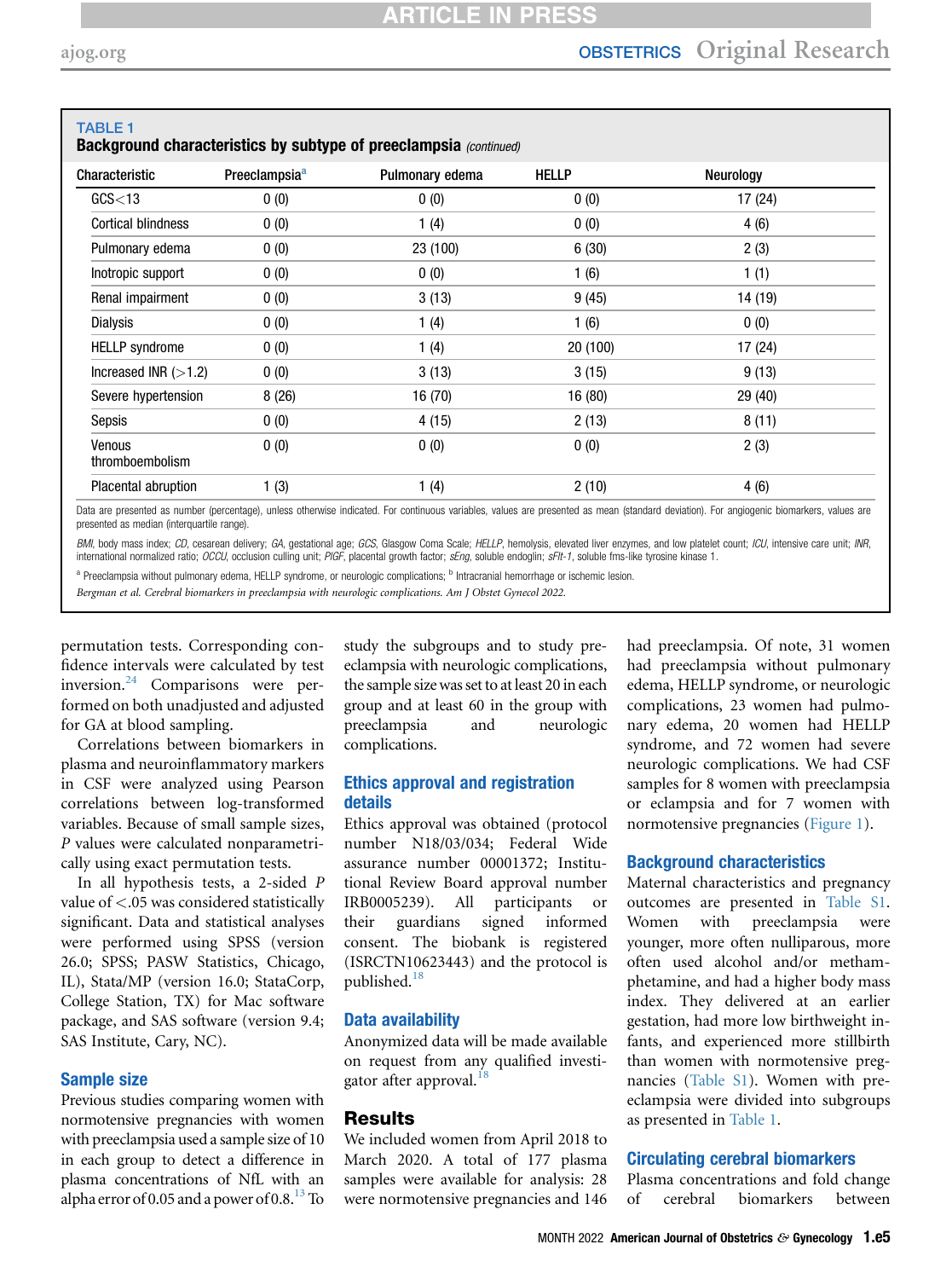<span id="page-5-0"></span>

| TABLE <sub>2</sub>        | Fold changes of cerebral biomarkers among sul                                                                                                                                                                                                                                                                    |                                                              |                                                                          | bgroups, crude and adjusted for time point for blood sampling, maternal age, and parity |                                     |                                     |                                    |
|---------------------------|------------------------------------------------------------------------------------------------------------------------------------------------------------------------------------------------------------------------------------------------------------------------------------------------------------------|--------------------------------------------------------------|--------------------------------------------------------------------------|-----------------------------------------------------------------------------------------|-------------------------------------|-------------------------------------|------------------------------------|
|                           |                                                                                                                                                                                                                                                                                                                  | ž                                                            |                                                                          | Гāи                                                                                     |                                     | GFAP                                |                                    |
| Reference                 | Subgroup                                                                                                                                                                                                                                                                                                         | usted<br>Unadjı                                              | Adjusted                                                                 | Unadjusted                                                                              | Adjusted                            | Unadjusted                          | Adjusted                           |
| Normotensive              | Normotensive (n=28)                                                                                                                                                                                                                                                                                              | $\frac{8}{1}$                                                | $\frac{100}{1}$                                                          | $\frac{8}{100}$                                                                         | $\frac{0}{1}$                       | $\frac{0}{1}$                       | $\frac{0}{1}$                      |
|                           | Preeclampsia (n=146)                                                                                                                                                                                                                                                                                             | $1.90 - 3.20$<br>$\overline{a}$<br>$P<\overline{0}$<br>2.47( | $2.18(1.64 - 2.88)$<br>P < 0001                                          | $1.90(1.35 - 2.68)$<br>P < .001                                                         | $2.17(1.49 - 3.16)$<br>$P < 001$    | $2.61 (2.02 - 3.37)$<br>$P < .0001$ | $2.77(2.06 - 3.72)$<br>$P < .0001$ |
| Preeclampsia <sup>a</sup> | Preeclampsia <sup>a</sup> (n=31)                                                                                                                                                                                                                                                                                 | $\frac{8}{1}$                                                | 1.00                                                                     | $\frac{100}{1}$                                                                         | $\frac{8}{10}$                      | $\frac{8}{10}$                      | $\frac{100}{1}$                    |
|                           | Pulmonary edema (n=23)                                                                                                                                                                                                                                                                                           | $0.69 - 1.50$<br>$P = .94$<br>$\frac{1}{1}$ .01              | $0.90(0.59 - 1.35)$<br>$P = .59$                                         | $1.01(0.64 - 1.61)$<br>$P = .95$                                                        | 1.00 (0.61-1.63)<br>$P=1.00$        | $1.27(0.89 - 1.80)$<br>$P = 18$     | 1.21 (0.84-1.75)<br>P=.29          |
|                           | HELLP syndrome (n=20)                                                                                                                                                                                                                                                                                            | $1.74(1.13 - 2.68)$<br>S<br>$P = 01$                         | $1.64(1.06 - 2.55)$<br>$P = 0.029$                                       | 4.46 (1.89-10.52)<br>$P = .001$                                                         | $4.44(1.85 - 10.66)$<br>$P = 0.002$ | 1.89 (1.41 $-2.53$ )<br>$P < 0001$  | $1.82(1.32 - 2.50)$<br>P < .001    |
|                           | Neurologic complications<br>$(n=72)$                                                                                                                                                                                                                                                                             | $0.86 - 1.55$<br>$P = 32$<br>116(                            | $0.85(0.59 - 1.23)$<br>$P = 39$                                          | $2.09(1.47 - 2.96)$<br>P<.0001                                                          | $2.99(1.92 - 4.65)$<br>P < 0001     | $2.49(1.83 - 3.39)$<br>P < 0001     | $3.22(2.06 - 5.02)$<br>P < .0001   |
| Eclampsia only            | Eclampsia only (n=25)                                                                                                                                                                                                                                                                                            | $\frac{00}{1}$                                               | $\frac{100}{1}$                                                          | $\frac{00}{1}$                                                                          | $\frac{8}{100}$                     | $\frac{0}{1}$                       | $\frac{8}{100}$                    |
|                           | complications (n=47)<br>Several neurologic                                                                                                                                                                                                                                                                       | $(0.94 - 2.41)$<br>P=.088<br>1.50(                           | $1.36(0.89 - 2.07)$<br>$P = 15$                                          | $1.62(1.07 - 2.45)$<br>P=.024                                                           | $1.81(1.20 - 2.73)$<br>$P = .006$   | $2.09(1.28 - 3.39)$<br>$P = 0.004$  | $2.24(1.37 - 3.67)$<br>$P = .002$  |
|                           | Data are presented as fold change (subgroup vs reference) with 95% confidence interval. Unadjusted analysis of enrighted hand welch analysis of variance on log-transformed variables. Adjusted analyses were performed using<br>covariance on log-transformed variables, adjusting for gestational age at blood |                                                              | sampling, time from eclampsia to plasma sample, maternal age, and parity |                                                                                         |                                     |                                     |                                    |
|                           | GFAP, gilal fibrillary acidic protein; HELLP, hemolysis, elevated liver enzymes, and low platelet count; M/L, neurofilament light                                                                                                                                                                                |                                                              |                                                                          |                                                                                         |                                     |                                     |                                    |
|                           | <sup>a</sup> Without pulmonary edema, HELLP syndrome, or neurologic complications.                                                                                                                                                                                                                               |                                                              |                                                                          |                                                                                         |                                     |                                     |                                    |

Original Research OBSTETRICS [ajog.org](http://www.AJOG.org)

<span id="page-5-1"></span>preeclampsia are presented in [Table 2](#page-5-0) and Table S2. After adjustments for GA at sampling, time from seizures to sampling, maternal age, and parity, plasma concentrations of NfL and tau were 2.2 fold higher (2.18 [95% CI, 1.64-2.88] and  $2.17$  [95% CI,  $1.49 - 3.16$ ]) in women with preeclampsia than in women with normal BP. Furthermore, plasma concentrations of GFAP were 2.8-fold higher (2.77; 95% CI,  $2.06 - 3.72$ ) in women with preeclampsia than in women with normal BP. Plasma concentrations and fold change of cerebral biomarkers within subgroups of women with preeclampsia are presented in [Figure 2](#page-6-0), [Table 2,](#page-5-0) and Tables S3 and S4. Compared with women with preeclampsia without pulmonary edema, HELLP syndrome, or neurologic complications after adjustments, plasma concentrations of NfL, tau, and GFAP were increased in women with HELLP syndrome (1.64-fold change [95% CI, 1.06-2.55], 4.44-fold change [95% CI,  $1.85 - 10.66$ ], and 1.82-fold change [95%] CI,  $1.32-2.50$ ]). Women with preeclampsia with neurologic complications demonstrated a 3-fold increase in plasma concentrations of tau and GFAP  $(2.99 \ [95\% \ CI, 1.92-4.65]$  and 3.22  $[95\% \text{ CI}, 2.06 - 5.02]$  compared with women with preeclampsia without pulmonary edema, HELLP syndrome, or neurologic complications. Women with pulmonary edema did not demonstrate differences in plasma concentrations in any of the cerebral biomarkers compared with women with preeclampsia without pulmonary edema, HELLP syndrome, or

normotensive women and women with

In adjusted analyses for women with neurologic complications, women with several neurologic complications had increased plasma concentrations of tau and GFAP compared with women with eclampsia only (1.81-fold change [95%  $CI, 1.20-2.73$ ] and 2.24-fold change [95% CI,  $1.37-3.67$ ]), but there was no difference among groups for NfL [\(Figure 3](#page-7-0) and [Table 2\)](#page-5-0).

neurologic complications.

Bergman et al. Cerebral biomarkers in preeclampsia with neurologic complications. Am J Obstet Gynecol 2022.

Bergman et al. Cerebral biomarkers in preeclampsia with neurologic complications. Am J Obstet Gynecol 2022

### Circulating angiogenic biomarkers

Angiogenic biomarkers drop rapidly after delivery; therefore, we adjusted for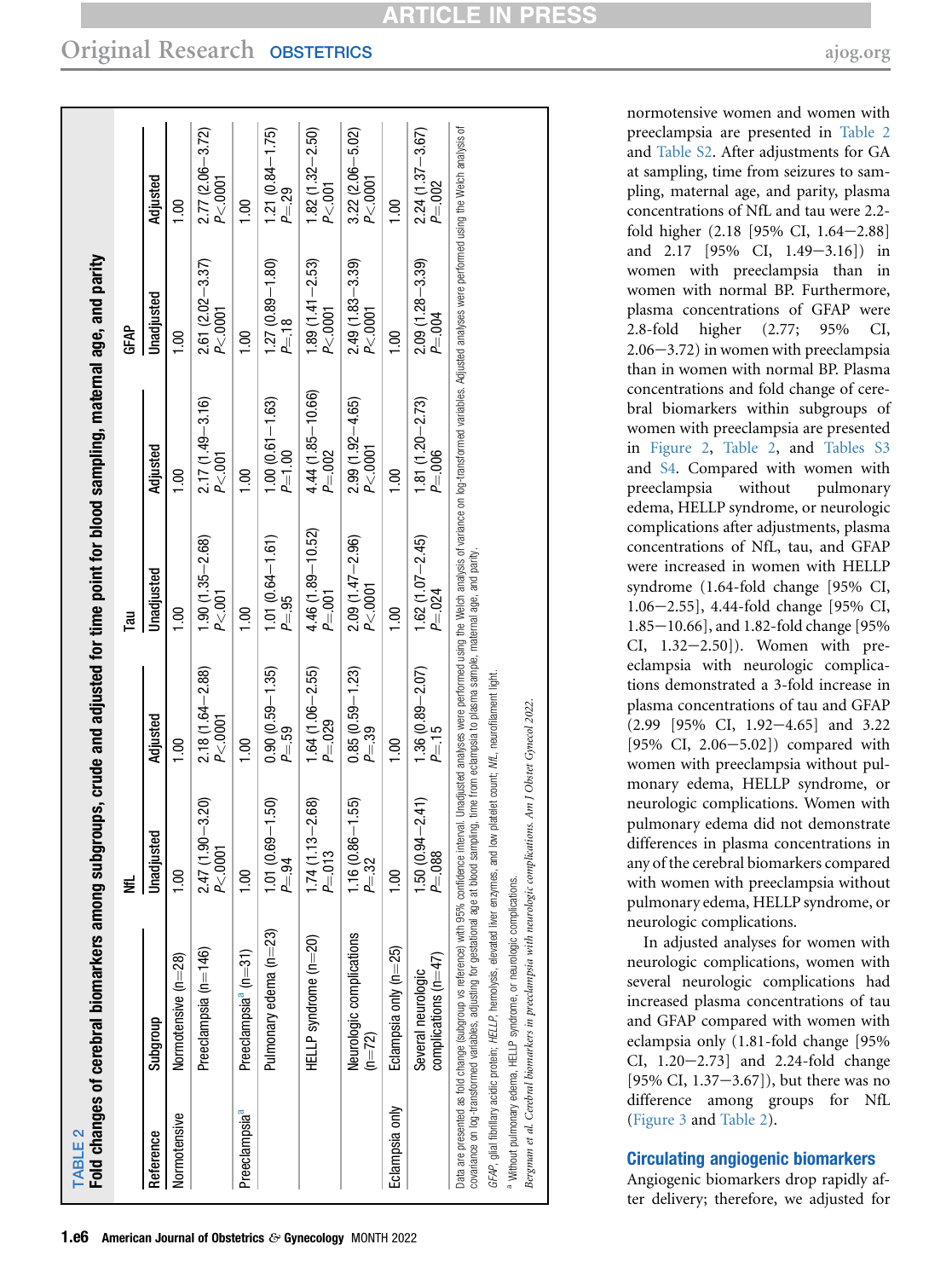## **ARTICLE IN PRES**

<span id="page-6-0"></span>

GFAP, glial fibrillary acidic protein; HELLP, hemolysis, elevated liver enzymes, and low platelet count; NfL, neurofilament light; ns, nonsignificant.

Bergman et al. Cerebral biomarkers in preeclampsia with neurologic complications. Am J Obstet Gynecol 2022.

days from delivery to sampling and GA at sampling in addition to time from seizures to sampling, maternal age, and parity. Compared with women with normotensive pregnancies, women with preeclampsia demonstrated 50% lower plasma concentrations of PlGF (95% CI,  $0.25-0.99$ ), 2.58-fold higher plasma concentrations of sFlt-1 (95% CI,  $1.84-3.62$ ),  $4.98-fold higher plasma$ concentrations of the  $sFlt-1$ -to-PlGF ratio (95% CI, 2.75-9.00), and 1.67-fold higher plasma concentrations of sEng (95% CI, 1.38-2.02) (Table S5).

When women with preeclampsia without pulmonary edema, HELLP syndrome, or neurologic complications were compared with other subtypes of preeclampsia, women with neurologic complications had 2.48-fold higher plasma concentrations of sFlt-1 (95% CI,  $1.49-4.14$ ),  $2.46$ -fold higher plasma concentrations of sFlt-1-to-PlGF ratio (95% CI, 1.45-4.17), and 1.34-fold higher plasma concentrations of sEng  $(95\% \text{ CI}, 1.11-1.63)$ . There was no

significant difference for angiogenic biomarkers for women with HELLP syndrome. Women with pulmonary edema had a lower sFlt-1-to-PlGF ratio (0.46-fold change; 95% CI,  $0.26 - 0.83$ ) and no significant difference in sFlt-1, sEng, or PlGF (Table S5). There was no difference in angiogenic markers when women with eclampsia only were compared with women with several neurologic complications (Table S5).

A subgroup analysis of women with samples available before delivery showed similar results, but the numbers were very small for HELLP syndrome and pulmonary edema (Table S6).

#### Correlation between biomarkers in plasma with blood-brain barrier integrity and neuroinflammatory markers in cerebrospinal fluid

There was a positive correlation between circulating concentrations of GFAP and neuroinflammatory markers IL-6  $(r=0.96; P=.004)$ , IL-8  $(r=0.93;$ 

 $P=010$ ), and TNF- $\alpha$  (r=0.98; P<.001) and between circulating concentrations of tau and TNF- $\alpha$  (r=0.77; P=.029) in women with preeclampsia or eclampsia  $(n=8)$ . There was no correlation between angiogenic biomarkers and neuroinflammatory markers or CSF to plasma albumin quotient in women with preeclampsia or eclampsia. In women with normotensive pregnancies, a negative correlation between albumin ratio and tau  $(-0.74; P = 29)$  was found, but no other correlation was seen  $(n=7)$ (Table S7).

#### Comment Principal findings

Circulating cerebral biomarkers were increased in preeclampsia with neurologic complications and HELLP syndrome but not in pulmonary edema. These biomarkers could play a role in increasing the diagnostic and/or prognostic accuracy of cerebral complications in preeclampsia, alone, or together with angiogenic biomarkers.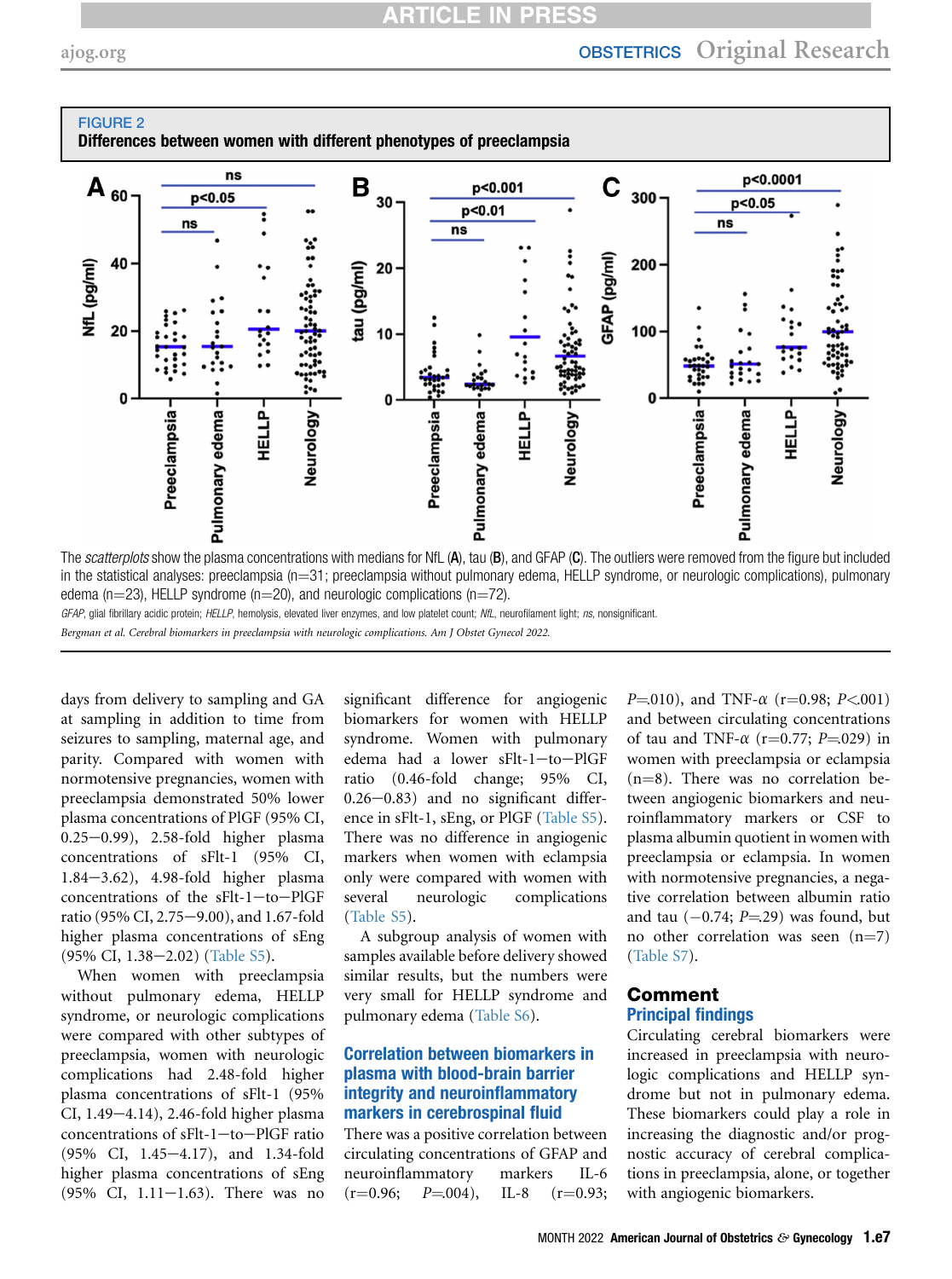## **ARTICLE IN PRESS**

## Original Research OBSTETRICS [ajog.org](http://www.AJOG.org)

#### <span id="page-7-0"></span>FIGURE 3

Differences within the group of neurological complications between women with one neurolog complication compared to women with several neurologic complications/other organ complications



The scatterplots show the plasma concentrations with medians for NfL (A), tau (B), and GFAP (C). Eclampsia only ( $n=25$ ) indicate 1 generalized tonicclonic fit without complications. Several neurologic complications (n=47) indicate  $\geq$ 2 complications, including recurrent eclampsia, Glasgow coma scale of <13, intubation, or other organ complications. Outliers were removed from the figure but included in the statistical analyses. GFAP, glial fibrillary acidic protein; NfL, neurofilament light.

Bergman et al. Cerebral biomarkers in preeclampsia with neurologic complications. Am J Obstet Gynecol 2022.

#### Results in context

Our study assessed plasma concentrations of cerebral biomarkers among women with preeclampsia and severe complications. NfL, tau, and GFAP were increased in women with preeclampsia with neurologic complications and/or HELLP syndrome compared with women with preeclampsia without pulmonary edema, HELLP syndrome, or neurologic complications. Women with HELLP syndrome have a higher risk of eclampsia, and treatment with magnesium sulfate to prevent eclampsia is warranted.[19](#page-9-0) Thus, increased plasma concentrations of cerebral biomarkers may reflect neurologic impairment in these cases.

The underlying pathophysiology of eclampsia and cerebral edema in preeclampsia is not fully understood. Disturbed cerebral blood flow autoregulation in combination with injury to

the blood-brain barrier and neuro-inflammation play a role.<sup>[25](#page-9-6)</sup> Increased plasma concentrations of cerebral biomarkers could originate from an increased release through an impaired blood-brain barrier, an increased production in the central nervous system, or a combination.

Angiogenic biomarkers are established predictors for preeclampsia and disease severity[.6](#page-8-3)[,7](#page-8-4),[26](#page-9-7) Circulating concentrations of sFlt-1 increase and concentrations of PlGF decrease in women with eclampsia compared with women with normotensive pregnancies.<sup>[8](#page-8-5)</sup> We have previously shown that angiogenic biomarkers are altered in preeclampsia with neurologic complications and HELLP syndrome compared with pre-eclampsia without severe features.<sup>[9](#page-8-6)</sup> Here, we observed equal or stronger associations between cerebral biomarkers and neurologic complications than

angiogenic biomarkers. Furthermore, tau and GFAP were increased in women with more severe forms of neurologic complications compared with women with eclampsia only, a finding not present for angiogenic biomarkers. We did not demonstrate altered plasma concentrations of angiogenic biomarkers in women with HELLP syndrome. Although we corrected for GA at sampling and date of sampling concerning date of delivery, some of the blood samples were drawn 1 to 4 days after delivery, and as angiogenic markers drop dramatically after delivery, this may have impacted our results. When only antepartum samples were analyzed, the results remained similar for neurologic complications. Because of small antepartum sample numbers in women with HELLP syndrome and pulmonary edema, it is difficult to draw any conclusions for these groups.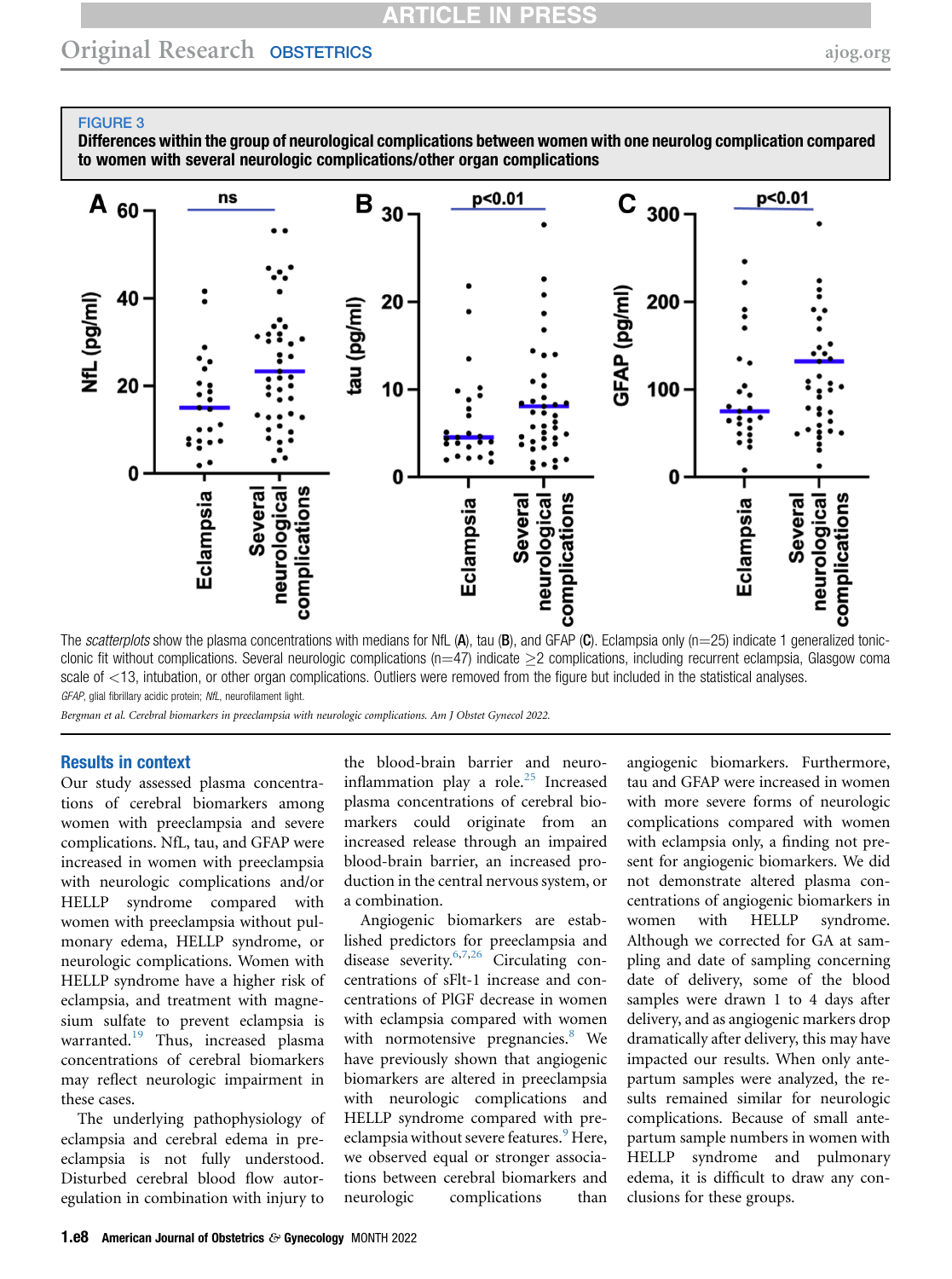## **ARTICLE IN PRESS**

Plasma GFAP showed a positive correlation to CSF concentrations of neuroinflammatory markers that reflect the degree of neuroinflammation. This was not seen for angiogenic biomarkers. These results from CSF measurements should be interpreted with caution because of the small sample size and multiple testing.

In neurologic diseases, such as stroke, traumatic brain injury, hypoxia owing to cardiac arrest, and neurodegenerative disease, NfL, tau, and GFAP are promising biomarker candidates for both the prediction and diagnosis of the disease and long-term outcome. $27-30$  $27-30$  NfL and tau are both axonal proteins, and GFAP is a protein present in glial cells. All are used as central and peripheral biomarkers for neurodegenerative disease and can be useful in both diagnosis and prognosis. $2^{1,31}$  $2^{1,31}$  $2^{1,31}$  In patients with traumatic brain injury, increased concentrations of NfL have been detected in both CSF and plasma. $11$  In addition, plasma concentrations of NfL have proven to predict stroke in a population of patients with diabetes mellitus.<sup>27</sup> Similarly, tau has been identified in increased concentrations in plasma and CSF in stroke, $28$  and tau has also been shown to predict a 6-month outcome regarding cerebral symptoms after car-diac arrest.<sup>[32](#page-9-11)</sup> GFAP and tau have both been shown to be increased in plasma several months after traumatic brain injury, indicating a persisting injury. $30$ Preeclampsia predisposes women to acute neurologic complications, such as eclampsia, cerebral edema, and intracerebral hemorrhage, $25$  and long-term complications, such as dementia, epil[e](#page-8-1)psy, and stroke. $2^{-4}$  Cerebral biomarkers, reflecting both axonal and glial injury, could potentially serve as acute diagnostic and prediction tools and perhaps predictors for long-term outcomes.

#### Clinical implications

Cerebral biomarkers may be of value when evaluating a woman with preeclampsia for the risk of neurologic complications and HELLP syndrome. Cerebral and angiogenic biomarkers could be combined to improve the

detection of severe complications. Early detection and intervention for women at risk could improve prognosis and decrease the incidence of maternal morbidity and mortality.

#### Research implications

Our findings need to be confirmed in further studies. Prospective studies should be performed to assess if these cerebral biomarkers are increased before the onset of neurologic complications. If these biomarkers can accurately reflect the degree of neurologic injury, they could be examined for their prognostic significance in long-term neurologic morbidity.

#### Strengths and limitations

This study included a large number of women with severe preeclampsia, enabling us to assess different phenotypes. We used well-established analyses with the potential to detect very low concentrations of analyzed biomarkers in plasma that have previously not been possible.[33](#page-9-13)

Study limitations included that biosamples were obtained after the onset of complications and that less than half of the biosamples were antenatal samples.

#### **Conclusions**

Circulating cerebral biomarkers NfL, tau, and GFAP were increased among women with preeclampsia and neurologic complications and HELLP syndrome. The circulating cerebral biomarkers may be useful diagnostic tools and could potentially be predictors for degree of neurologic involvement.  $\Box$ 

#### Acknowledgments

We thank all the women who were willing to be enrolled in the study and the staff at Tygerberg Hospital and Stellenbosch University for their support.

#### <span id="page-8-0"></span>References

<span id="page-8-1"></span>1. [Duley L. The global impact of pre-eclampsia](http://refhub.elsevier.com/S0002-9378(22)00165-X/sref1) [and eclampsia. Semin Perinatol 2009;33:130](http://refhub.elsevier.com/S0002-9378(22)00165-X/sref1)–7. 2. [Basit S, Wohlfahrt J, Boyd HA. Pre-eclampsia](http://refhub.elsevier.com/S0002-9378(22)00165-X/sref2) [and risk of dementia later in life: nationwide](http://refhub.elsevier.com/S0002-9378(22)00165-X/sref2) [cohort study. BMJ 2018;363:k4109.](http://refhub.elsevier.com/S0002-9378(22)00165-X/sref2)

3. [Nerenberg KA, Park AL, Vigod SN, et al.](http://refhub.elsevier.com/S0002-9378(22)00165-X/sref3) [Long-term risk of a seizure disorder after](http://refhub.elsevier.com/S0002-9378(22)00165-X/sref3) [eclampsia. Obstet Gynecol 2017;130:1327](http://refhub.elsevier.com/S0002-9378(22)00165-X/sref3)–33. 4. [McDonald SD, Malinowski A, Zhou Q,](http://refhub.elsevier.com/S0002-9378(22)00165-X/sref4) [Yusuf S, Devereaux PJ. Cardiovascular](http://refhub.elsevier.com/S0002-9378(22)00165-X/sref4) [sequelae of preeclampsia/eclampsia: a sys](http://refhub.elsevier.com/S0002-9378(22)00165-X/sref4)[tematic review and meta-analyses. Am Heart J](http://refhub.elsevier.com/S0002-9378(22)00165-X/sref4) [2008;156:918](http://refhub.elsevier.com/S0002-9378(22)00165-X/sref4)–30.

<span id="page-8-2"></span>5. [Hastie R, Brownfoot FC, Cluver CA, et al.](http://refhub.elsevier.com/S0002-9378(22)00165-X/sref5) [Predictive value of the signs and symptoms](http://refhub.elsevier.com/S0002-9378(22)00165-X/sref5) [preceding eclampsia: a systematic review.](http://refhub.elsevier.com/S0002-9378(22)00165-X/sref5) [Obstet Gynecol 2019;134:677](http://refhub.elsevier.com/S0002-9378(22)00165-X/sref5)–84.

<span id="page-8-3"></span>6. [Duhig KE, Myers J, Seed PT, et al. Placental](http://refhub.elsevier.com/S0002-9378(22)00165-X/sref6) [growth factor testing to assess women with](http://refhub.elsevier.com/S0002-9378(22)00165-X/sref6) [suspected pre-eclampsia: a multicentre, prag](http://refhub.elsevier.com/S0002-9378(22)00165-X/sref6)[matic, stepped-wedge cluster-randomised](http://refhub.elsevier.com/S0002-9378(22)00165-X/sref6) [controlled trial. Lancet 2019;393:1807](http://refhub.elsevier.com/S0002-9378(22)00165-X/sref6)–18.

<span id="page-8-4"></span>7. Cerdeira AS, O'[Sullivan J, Ohuma EO, et al.](http://refhub.elsevier.com/S0002-9378(22)00165-X/sref7) [Randomized interventional study on prediction](http://refhub.elsevier.com/S0002-9378(22)00165-X/sref7) [of preeclampsia/eclampsia in women with sus](http://refhub.elsevier.com/S0002-9378(22)00165-X/sref7)[pected preeclampsia: INSPIRE. Hypertension](http://refhub.elsevier.com/S0002-9378(22)00165-X/sref7) [2019;74:983](http://refhub.elsevier.com/S0002-9378(22)00165-X/sref7)–90.

<span id="page-8-5"></span>8. [March MI, Geahchan C, Wenger J, et al.](http://refhub.elsevier.com/S0002-9378(22)00165-X/sref8) [Circulating angiogenic factors and the risk of](http://refhub.elsevier.com/S0002-9378(22)00165-X/sref8) [adverse outcomes among Haitian women with](http://refhub.elsevier.com/S0002-9378(22)00165-X/sref8) [preeclampsia. PLoS One 2015;10:e0126815](http://refhub.elsevier.com/S0002-9378(22)00165-X/sref8).

<span id="page-8-6"></span>9. [Hastie R, Bergman L, Walker S, et al. P-009.](http://refhub.elsevier.com/S0002-9378(22)00165-X/sref9) [Associations between circulating sFlt-1 and](http://refhub.elsevier.com/S0002-9378(22)00165-X/sref9) [PlGF and preeclampsia with severe maternal](http://refhub.elsevier.com/S0002-9378(22)00165-X/sref9) [complications, or eclampsia. Pregnancy](http://refhub.elsevier.com/S0002-9378(22)00165-X/sref9) [Hypertens 2021;25:e32.](http://refhub.elsevier.com/S0002-9378(22)00165-X/sref9)

<span id="page-8-7"></span>10. [Zetterberg H. Review: tau in bio](http://refhub.elsevier.com/S0002-9378(22)00165-X/sref10)fluids - rela[tion to pathology, imaging and clinical features.](http://refhub.elsevier.com/S0002-9378(22)00165-X/sref10) [Neuropathol Appl Neurobiol 2017;43:194](http://refhub.elsevier.com/S0002-9378(22)00165-X/sref10)–9.

<span id="page-8-10"></span>11. [Bogoslovsky T, Gill J, Jeromin A, Davis C,](http://refhub.elsevier.com/S0002-9378(22)00165-X/sref11) [Diaz-Arrastia R. Fluid biomarkers of traumatic](http://refhub.elsevier.com/S0002-9378(22)00165-X/sref11) [brain injury and intended context of use. Di](http://refhub.elsevier.com/S0002-9378(22)00165-X/sref11)[agnostics \(Basel\) 2016;6:37.](http://refhub.elsevier.com/S0002-9378(22)00165-X/sref11)

12. [Olsson B, Lautner R, Andreasson U, et al.](http://refhub.elsevier.com/S0002-9378(22)00165-X/sref12) [CSF and blood biomarkers for the diagnosis of](http://refhub.elsevier.com/S0002-9378(22)00165-X/sref12) Alzheimer'[s disease: a systematic review and](http://refhub.elsevier.com/S0002-9378(22)00165-X/sref12) [meta-analysis. Lancet Neurol 2016;15:673](http://refhub.elsevier.com/S0002-9378(22)00165-X/sref12)–84. 13. [Andersson M, Oras J, Thörn SE, et al. Signs](http://refhub.elsevier.com/S0002-9378(22)00165-X/sref13) [of neuroaxonal injury in preeclampsia-a case](http://refhub.elsevier.com/S0002-9378(22)00165-X/sref13)

<span id="page-8-8"></span>[control study. PLoS One 2021;16:e0246786](http://refhub.elsevier.com/S0002-9378(22)00165-X/sref13). 14. Bergman L. Akhter T. Wikström AK,

[Wikström J, Naessen T, Åkerud H. Plasma levels](http://refhub.elsevier.com/S0002-9378(22)00165-X/sref14) [of S100B in preeclampsia and association with](http://refhub.elsevier.com/S0002-9378(22)00165-X/sref14) [possible central nervous system effects. Am J](http://refhub.elsevier.com/S0002-9378(22)00165-X/sref14) [Hypertens 2014;27:1105](http://refhub.elsevier.com/S0002-9378(22)00165-X/sref14)–11.

15. [Bergman L, Zetterberg H, Kaihola H,](http://refhub.elsevier.com/S0002-9378(22)00165-X/sref15) [Hagberg H, Blennow K, Åkerud H. Blood-based](http://refhub.elsevier.com/S0002-9378(22)00165-X/sref15) [cerebral biomarkers in preeclampsia: plasma](http://refhub.elsevier.com/S0002-9378(22)00165-X/sref15) [concentrations of NfL, tau, S100B and NSE](http://refhub.elsevier.com/S0002-9378(22)00165-X/sref15) [during pregnancy in women who later develop](http://refhub.elsevier.com/S0002-9378(22)00165-X/sref15) [preeclampsia - a nested case control study.](http://refhub.elsevier.com/S0002-9378(22)00165-X/sref15) [PLoS One 2018;13:e0196025](http://refhub.elsevier.com/S0002-9378(22)00165-X/sref15).

16. [Vettorazzi J, Torres FV, De Ávila TT, et al.](http://refhub.elsevier.com/S0002-9378(22)00165-X/sref16) [Serum S100B in pregnancy complicated by](http://refhub.elsevier.com/S0002-9378(22)00165-X/sref16) [preeclampsia: a case-control study. Pregnancy](http://refhub.elsevier.com/S0002-9378(22)00165-X/sref16) [Hypertens 2012;2:101](http://refhub.elsevier.com/S0002-9378(22)00165-X/sref16)–5.

17. [Evers KS, Atkinson A, Barro C, et al.](http://refhub.elsevier.com/S0002-9378(22)00165-X/sref17) Neurofi[lament as neuronal injury blood marker](http://refhub.elsevier.com/S0002-9378(22)00165-X/sref17) [in preeclampsia. Hypertension 2018;71:](http://refhub.elsevier.com/S0002-9378(22)00165-X/sref17) [1178](http://refhub.elsevier.com/S0002-9378(22)00165-X/sref17)–84.

<span id="page-8-9"></span>18. [Bergman L, Bergman K, Langenegger E,](http://refhub.elsevier.com/S0002-9378(22)00165-X/sref18) [et al. PROVE-pre-eclampsia obstetric adverse](http://refhub.elsevier.com/S0002-9378(22)00165-X/sref18) [events: establishment of a biobank and](http://refhub.elsevier.com/S0002-9378(22)00165-X/sref18) [database for pre-eclampsia. Cells 2021;10:](http://refhub.elsevier.com/S0002-9378(22)00165-X/sref18) [959.](http://refhub.elsevier.com/S0002-9378(22)00165-X/sref18)